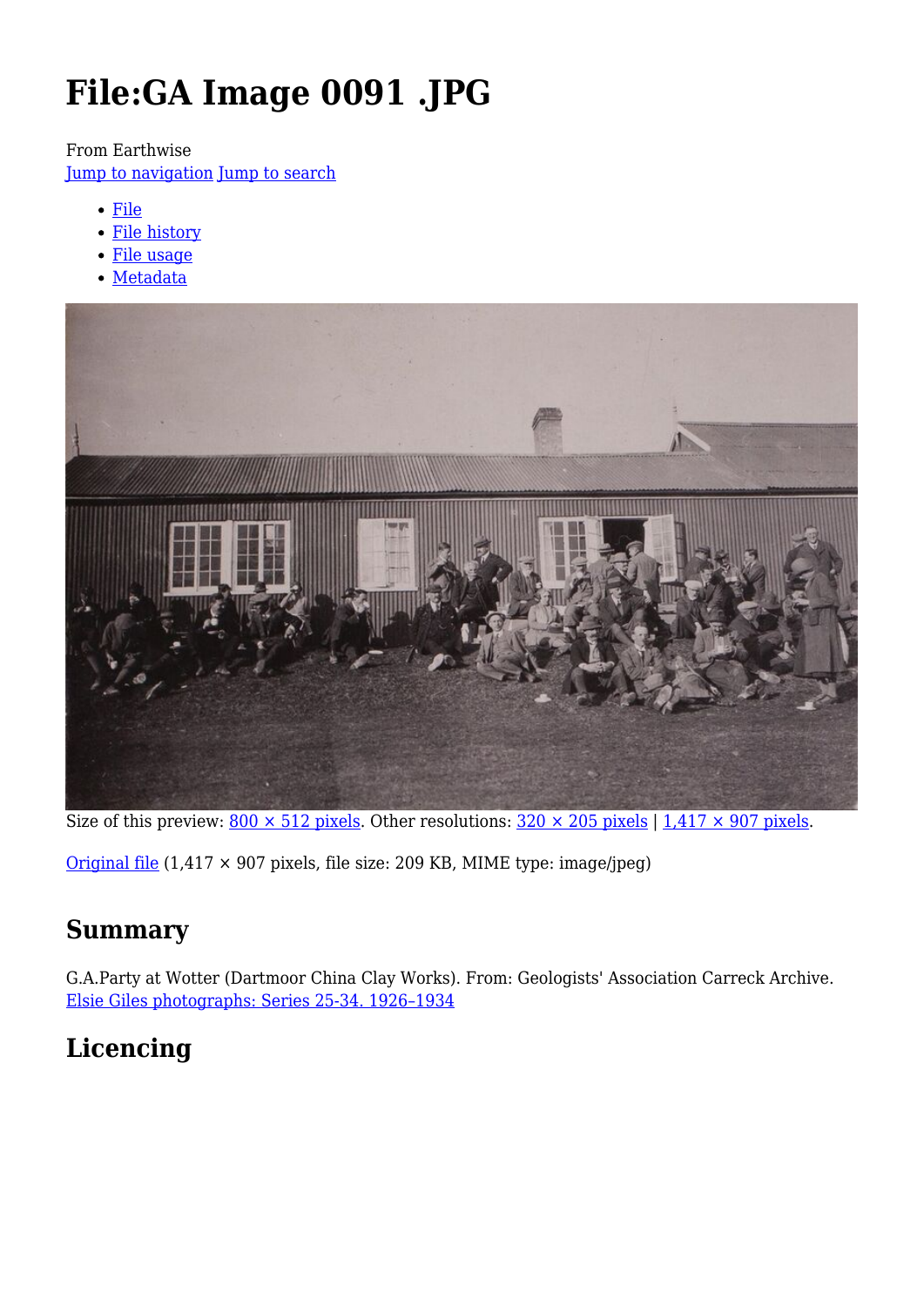Download of 1000 x 1000 pixel images is free for all non-commercial use - all we ask in return is for you to acknowledge BGS when using our images. Click our Terms and Conditions link below for information on acknowledgement text, and to find out about using our images commercially.

#### **Copyright**

The images featured on this site unless otherwise indicated are copyright material of the UK Research and Innovation (UKRI), of which the British Geological Survey is a component body. The British Geological Survey encourages the use of its material in promoting geological and environmental sciences. The images may be reproduced free of charge for any non-commercial use in any format or medium provided they are reproduced accurately and not used in a misleading or derogatory context. Where any images on this site are being republished or copied to others, the source of the material must be identified and the copyright status acknowledged. The permission to reproduce UKRI protected material does not extend to any images on this site which are identified as being the copyright of a third party. Authorisation to reproduce such material must be obtained from the copyright holders concerned.

#### **Non-commercial Use**

Use of the images downloaded from this site and reproduced digitally or otherwise may only be used for non-commercial purposes, which are:-

- Private study or research for a non-commercial purpose
- Education for teaching, preparation and examination purposes

When using the images please credit 'British Geological Survey' and include the catalogue reference ('P Number') of the item to allow others to access the original image or document. Noncommercial users of the images from this site are restricted to downloading no more than 30 images, without seeking further permission from [enquiries@bgs.ac.uk](mailto:enquiries@bgs.ac.uk)

#### **Commercial Use**

For commercial use of these images for which higher resolution images are available, individual permissions and/or licences arrangements should be agreed by contacting [enquiries@bgs.ac.uk](mailto:enquiries@bgs.ac.uk) Commercial use will include publications in books (including educational books), newspapers, journals, magazines, CDs and DVDs, etc, where a cover charge is applied; broadcasts on TV, film and theatre; and display in trade fairs, galleries, etc. If you are in doubt as to whether your intended use is commercial, please contact [enquiries@bgs.ac.uk](mailto:enquiries@bgs.ac.uk)

#### **Warranty**

Use of the images downloaded from this site is at the users own risk. UKRI gives no warranty as to the quality of the images or the medium on which they are provided or their suitability for any use. **Ordnance Survey topography**

Maps and diagrams in Earthwise use topography based on Ordnance Survey mapping. The National Grid and other Ordnance Survey data ©Crown Copyright and database rights 2015. Ordnance Survey Licence No. 100021290 EUL.

# **File history**

Click on a date/time to view the file as it appeared at that time.



You cannot overwrite this file.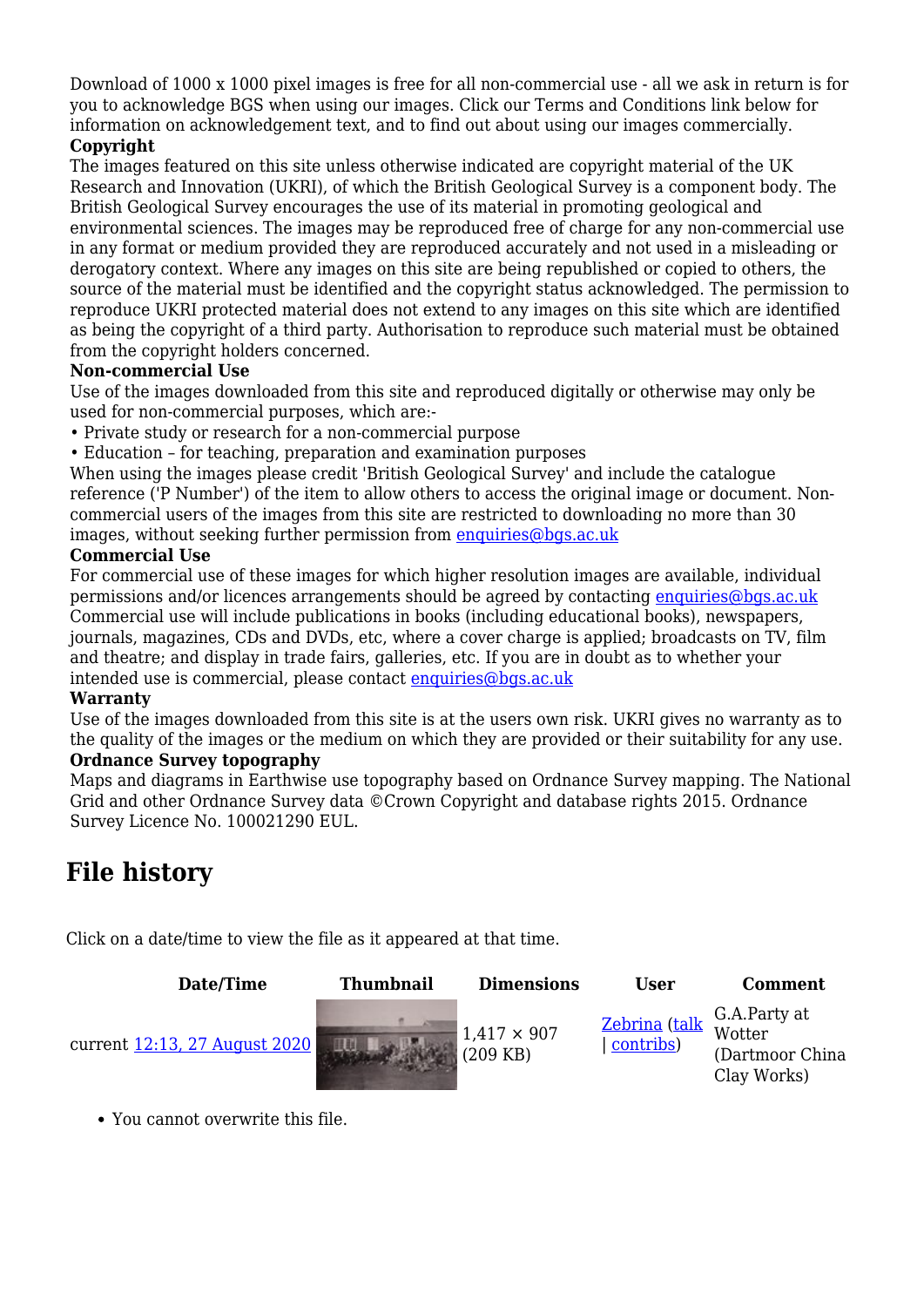# **File usage**

The following page links to this file:

[Elsie Giles photographs: Series 25-34. 1926–1934 - index, GA 'Carreck Archive'](http://earthwise.bgs.ac.uk/index.php/Elsie_Giles_photographs:_Series_25-34._1926%E2%80%931934_-_index,_GA_%27Carreck_Archive%27)

# **Metadata**

This file contains additional information, probably added from the digital camera or scanner used to create or digitise it.

If the file has been modified from its original state, some details may not fully reflect the modified file.

**Author** Bob **Date and time of data generation** 19:50, 25 August 2020 **Date and time of digitising** 19:50, 25 August 2020 **DateTimeOriginal subseconds** 44 **DateTimeDigitised subseconds** 44 Retrieved from ['http://earthwise.bgs.ac.uk/index.php?title=File:GA\\_Image\\_0091\\_.JPG&oldid=49974](http://earthwise.bgs.ac.uk/index.php?title=File:GA_Image_0091_.JPG&oldid=49974)' [Categories:](http://earthwise.bgs.ac.uk/index.php/Special:Categories)

- [License tags](http://earthwise.bgs.ac.uk/index.php/Category:License_tags)
- [Geologists' Association images](http://earthwise.bgs.ac.uk/index.php/Category:Geologists%27_Association_images)

# **Navigation menu**

### **Personal tools**

- Not logged in
- [Talk](http://earthwise.bgs.ac.uk/index.php/Special:MyTalk)
- [Contributions](http://earthwise.bgs.ac.uk/index.php/Special:MyContributions)
- [Log in](http://earthwise.bgs.ac.uk/index.php?title=Special:UserLogin&returnto=File%3AGA+Image+0091+.JPG&returntoquery=action%3Dmpdf)
- [Request account](http://earthwise.bgs.ac.uk/index.php/Special:RequestAccount)

#### **Namespaces**

- [File](http://earthwise.bgs.ac.uk/index.php/File:GA_Image_0091_.JPG)
- [Discussion](http://earthwise.bgs.ac.uk/index.php?title=File_talk:GA_Image_0091_.JPG&action=edit&redlink=1)

 $\Box$ 

### **Variants**